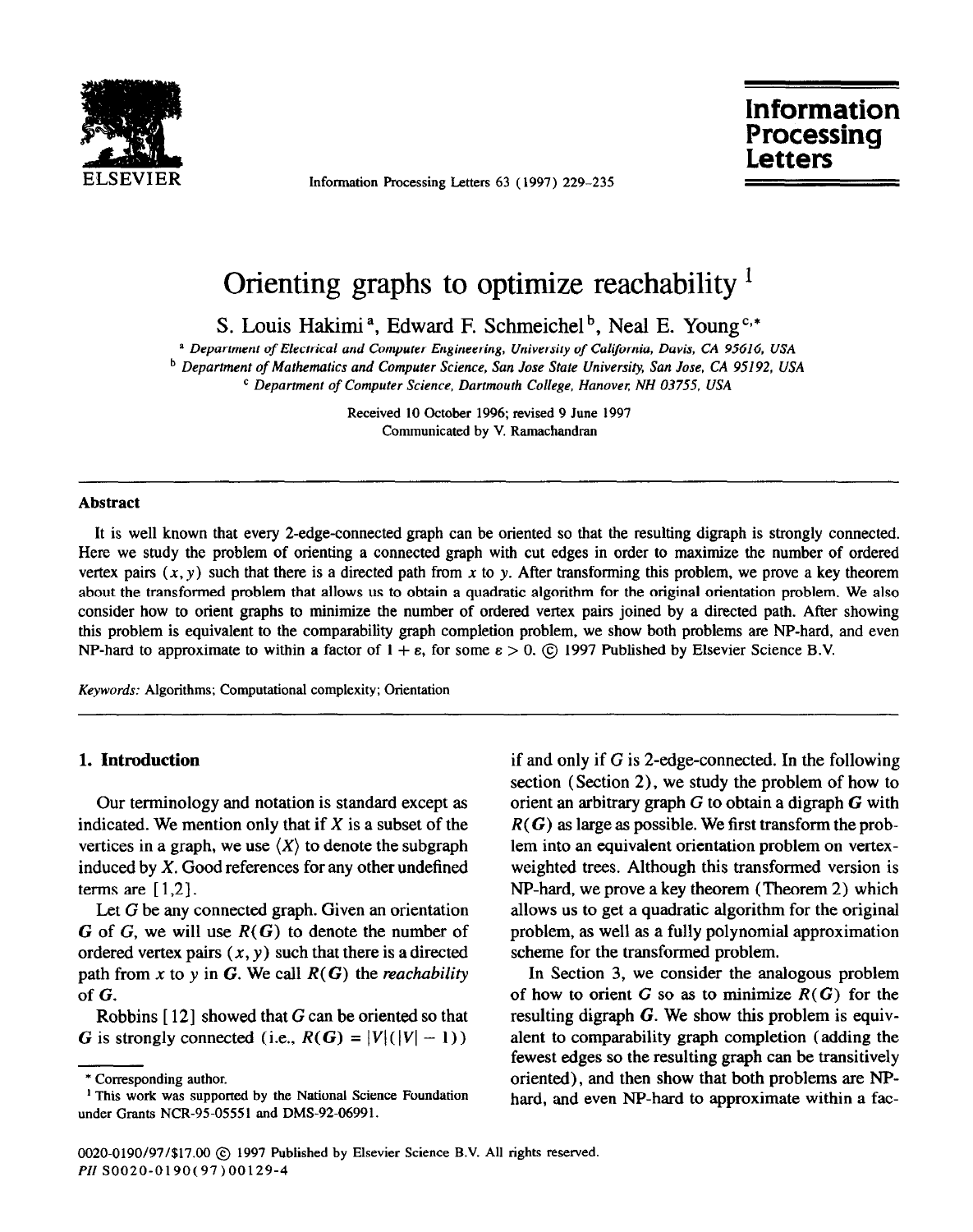tor of  $1 + \varepsilon$ , for some  $\varepsilon > 0$ . Related hardness results appear in  $[6,10]$ .

## 2. **Orienting graphs to maximize reachability**

Suppose we are given a connected graph G on *n*  vertices with cut edges. Our goal is to orient  $G$  to obtain a digraph  $G$  with  $R(G)$  as large as possible.

It will be useful to first transform this basic problem. Let  $C_1, C_2, \ldots, C_b$  denote the components left when the cut edges of G are removed from G. By Robbins' Theorem  $[12]$  each  $C_i$  can be oriented into a strongly connected digraph. Let us contract each non-trivial  $C_i$  into a single vertex  $x_i$ , giving  $x_i$  weight  $wt(x_i)$  =  $|V(C_i)|$ . The resulting contracted graph is, of course, a *b*-vertex tree  $T = T(G)$  with integer weights on the vertices. Our original problem is now easily seen to be equivalent to the following problem: How should we orient *T* to maximize  $\sum wt(x_i) \cdot wt(x_j)$ , the sum being taken over all vertex pairs  $(x_i, x_i)$  in *T* such that there is a directed path from  $x_i$  to  $x_j$  in  $T$ ? Note that the input size of the transformed problem may be exponentially smaller than the input size of the original problem (roughly,  $b(1 + \log n)$  versus n).

We begin by showing that this transformed problem is NP-hard. In particular, consider the following decision problem:

## **Weighted Tree Orientation (WTO).**

- *Instance:* Tree *T*, weight function  $wt : V(T) \rightarrow Z^{+}$ , integer  $B > 0$ .
- *Question:* Is there an orientation *T* such that  $\mu(T) =$  $\sum wt(v) \cdot wt(w) \geq B$ , the sum taken over all pairs  $(v, w)$  with a directed path from v to w in  $T$ ?

#### **Theorem 1.** *WTO is W-complete.*

**Proof. WTO** is obviously in NP, and so it suffices to show it is NP-hard. For this we reduce PARTI-TION  $[4, p. 233]$  to WTO. Given positive integers  $a_1, a_2, \ldots, a_m$  with even sum S, consider the weighted tree *T* in Fig. 1 and set  $B = 5(S/2)^2$ . Given any  $I \subseteq$  $\{1, 2, \ldots, m\}$ , consider the orientation *T* obtained by orienting toward (respectively, away from) the vertex with weight S each edge whose other end vertex has weight  $a_i$  for  $i \in I$  (respectively,  $i \in \{1, 2, \ldots, m\}$  –  $I = \overline{I}$ ). We then find



**Fig. 1. Tree**  $T(a_1, \ldots, a_m)$ .

$$
\mu(T) = S\left(\sum_{i \in I} a_i + \sum_{i \in \overline{I}} a_i\right) + \sum_{i \in I} a_i \cdot \sum_{i \in \overline{I}} a_i
$$
  
\$\leq S^2 + \left(\frac{S}{2}\right)^2 = 5\left(\frac{S}{2}\right)^2\$

with equality precisely if  $\sum_{i \in I} a_i = \sum_{i \in \overline{I}} a_i$  $S/2. \square$ 

We now wish to develop a key result which will allow us to obtain a quadratic algorithm for the original orientation problem, as well as a fully polynomial approximation scheme for WTO. First, however, we need some terminology and notation. Let *T* be any tree with positive integer vertex weights. An *optimal orientation* T is one which maximizes  $\mu(T)$ . Given an orientation *T* and a vertex  $w \in V(T)$ , define

$$
\text{In}_{T}(w) \doteq \{x \in V(T) \mid \text{ there exists a directed} \}
$$
\n
$$
\text{path from } x \text{ to } w \text{ in } T\},
$$

 $Out_{T}(w) \doteq {x \in V(T) \mid \text{ there exists a directed}}$ 

path from  $w$  to  $x$  in  $T$ .

In particular,  $w \in \text{In}_{\mathcal{T}}(w) \cap \text{Out}_{\mathcal{T}}(w)$ . Define

$$
\text{In}'_{\mathcal{T}}(w) \doteq \text{In}_{\mathcal{T}}(w) - \{w\} \quad \text{and}
$$
\n
$$
\text{Out}'_{\mathcal{T}}(w) \doteq \text{Out}_{\mathcal{T}}(w) - \{w\}.
$$

We will usually drop the subscript *T* if it is clear from the context. Finally, given any subgraph with vertex set  $X \subseteq V(T)$ , let  $||X|| = \sum_{x \in X} wt(x)$  be called the *total weight* of that subgraph. A *centroid* in a vertex weighted tree is any vertex  $c$  whose removal minimizes the maximum total weight of any component in  $T-c$ .

Our goal now is to prove the following.

**Theorem 2.** *Let c be a centroid of T. In every optimal orientation T, we have*  $\text{In}_{T}(c) \cup \text{Out}_{T}(c) = V(T)$ .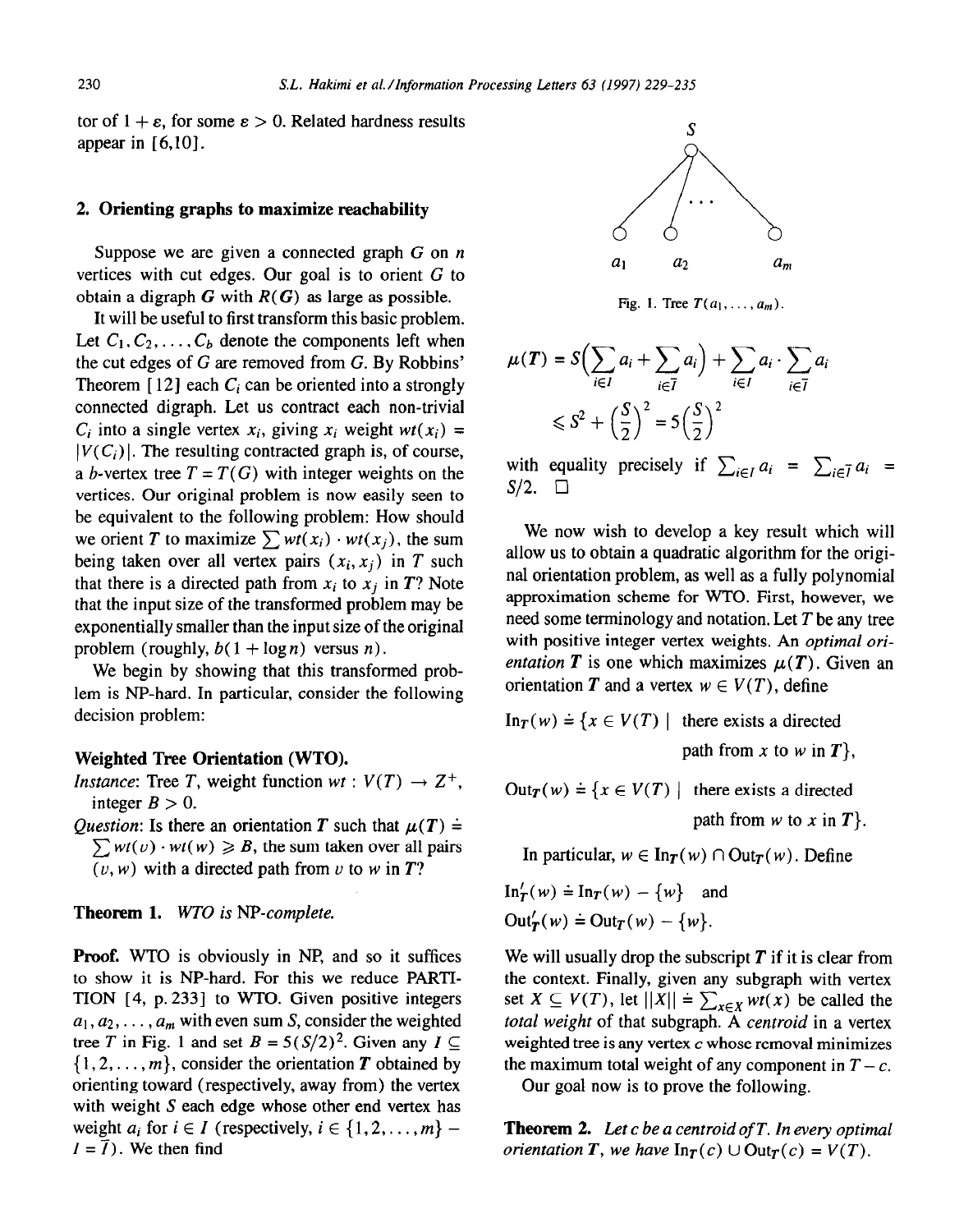

**Fig. 2. Double reversal on** *P.* 

Before proving this, we require the following result.

**Lemma.** *Let T be any optimal orientation of T, and let P be any undirected path in T. Then there are no two vertices x, y on P such that the edges of P incident to x (respectively, y) are both directed toward x (respectively, away from y) in T.* 

Briefly, there are no "double reversals" on any path in  $T$  (see Fig. 2).

**Proof.** Otherwise, let  $x, y$  be a closest such pair on *P, so* the edges of *P* between x and y form a directed path from y to x. Let  $e_x$  denote the edge at x on the path from y to x. Let  $X = \{w \in V(T) \mid \text{ there is an }$ undirected path in  $T$  between  $w$  and  $x$  which does not contain  $e_x$  and let  $X' = X \cap \ln(x)$ .

Let z denote the neighbor of y on *P* which does not occur on the directed path from  $y$  to  $x$  (see Fig. 2). Thinking of *T* as rooted at *z*, consider the subtree  $T_y$ rooted at y. Note that  $\|\text{In}'(y)\| \geq \|$ Out'(y)  $\cap T_y\|$ (else we could reverse the orientations of all edges in  $T<sub>y</sub>$  to obtain an orientation better than  $T$ ). Reverse all edges in  $\langle X' \rangle$ , and consider the gain and loss in  $\mu(T)$  in doing so, where the loss in  $\mu(T)$  is the sum of the terms in  $\mu(T)$  which no longer exist under the new orientation, and the gain in  $\mu(T)$  is defined analogously. Since Out'(x)  $\subset$  Out'(y)  $\cap T_y$ , we find

Loss in 
$$
\mu(T) \leq ||X'|| \cdot ||\text{Out}'(x)||
$$
  
\n $<||X'|| \cdot ||\text{Out}'(y) \cap T_y||$   
\n $<||X'|| \cdot ||\text{In}'(y)||$   
\n $<||X|| \cdot ||\text{In}'(y)||$   
\n $<||X|| \cdot ||\text{In}'(y)||$ 

and thus we would have a better than optimal orientation. This proves the lemma.  $\Box$ 

**Proof of Theorem 2.** Throughout, think of *T as* rooted at centroid c. If the theorem fails for some optimal orientation *T,* there must be a vertex  $x \notin \text{In}(c) \cup \text{Out}(c)$  adjacent to a vertex  $v \in$ In'(c)  $\cup$  Out'(c). (We will call  $(v, x)$  a *dangling edge* at v.) We now consider two cases, assuming  $\|\text{Out}(c)\| \geq \|\text{In}(c)\|$  (else reverse the orientation of all edges of  $T$ ).

*Case* 1: There is a dangling edge  $(v, x)$  at  $v \in$  $In'(c)$ .

Note that since  $c \in \text{In}(c) - (T_v \cap \text{In}(c))$ , we have

 $\|\text{Out}(c)\| \geq \|\text{In}(c)\| > \|T_{v} \cap \text{In}(c)\|.$ 

Reverse  $(v, x)$  and the edges in  $T<sub>x</sub>$ . We find

Gain in 
$$
\mu(T) \ge ||\text{Out}(c)|| \cdot ||\text{Out}(x)||
$$
  
>  $||T_v \cap \text{In}(c)|| \cdot ||\text{Out}(x)||$   
 $\ge \text{Loss in } \mu(T)$ 

contradicting the optimality of *T.* 

*Case* **2:** There are no dangling edges at any vertex of  $In'(c)$ .

Let  $(x, v)$  be a dangling edge at  $v \in Out'(c)$ . If outdeg( $c$ )  $\geq$  2, then *T* contains a path which violates the Lemma (with  $v, c$  playing the roles of  $x, y$  in the Lemma). Hence we may assume outdeg( $c$ ) = 1. But then, since  $c$  is a centroid and there are no dangling edges off vertices in In'(c), and since  $\{x\} \cup (T_v \cap$  $Out(c)) \subset V(T) - In(c)$ , we find

 $\|\text{In}(c)\| \geq \|V(T) - \text{In}(c)\| > \|T_v \cap \text{Out}(c)\|.$ 

Reverse  $(x, v)$  and the edges in  $T_x$ . We find

Gain in  $\mu(T) \geq ||\text{In}(c)|| \cdot ||\text{In}(x)||$  $>$   $||T_v \cap Out(c)|| \cdot ||In(x)||$  $\geq$  Loss in  $\mu(T)$ ,

contradicting the optimality of  $T$ .  $\Box$ 

It is well known that the centroid of a vertexweighted tree can be found in linear time, and that the centroid consists of either a single vertex or two adjacent vertices [9]. In the latter case, Theorem 2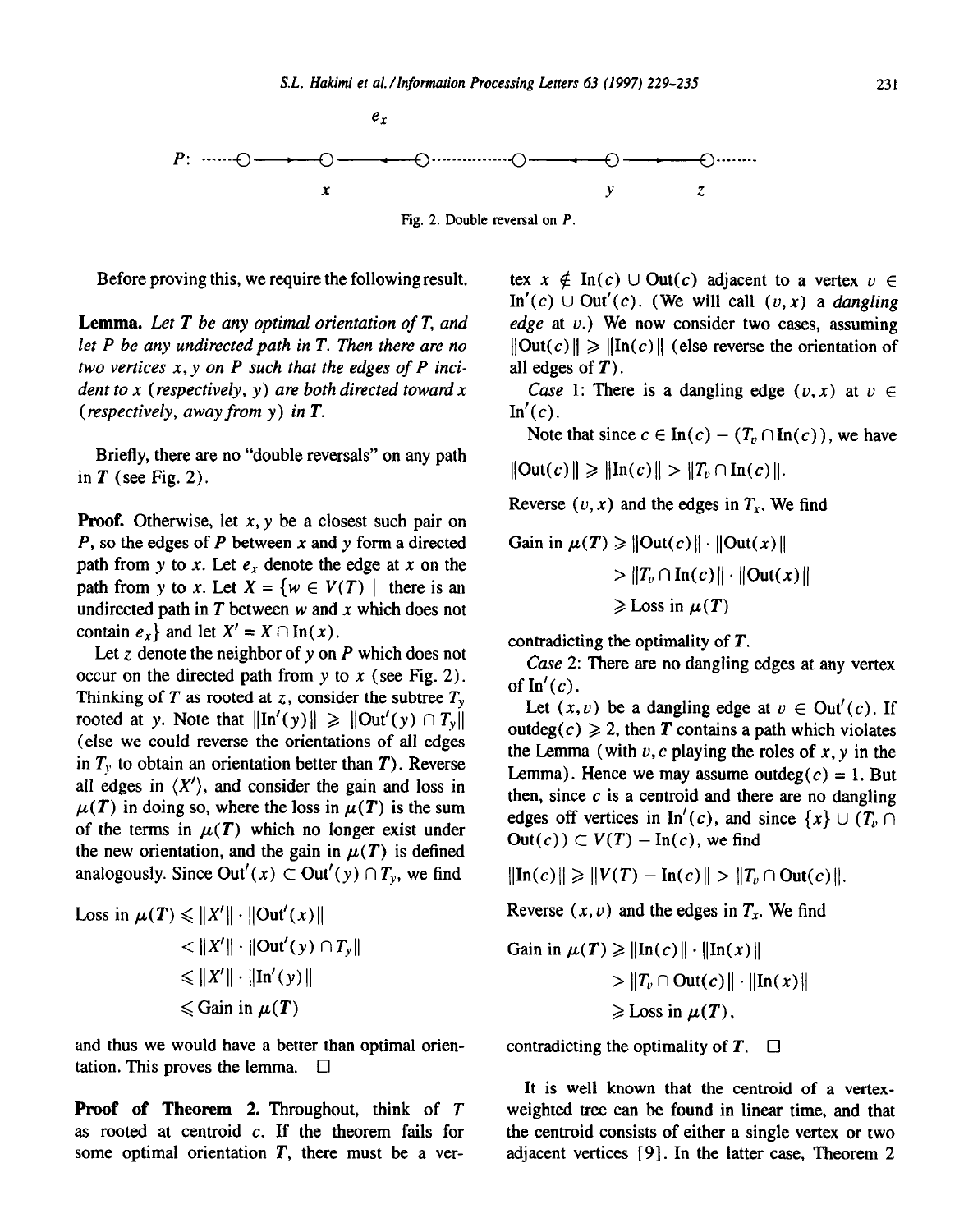

Fig. 3

implies that the optimal orientation may be represented schematically as in Fig. 3, where  $c_1$  and  $c_2$ denote the adjacent centroids.

In the former case, we have essentially an instance of PARTITION. Let *T* be rooted at *c*, and let  $v_1, \ldots, v_k$ denote the neighbors of c. Consider an optimal orientation of *T* of *T*. By Theorem 2, the subtree  $T_{v_i}$  must be oriented entirely toward (respectively, away from) c if and only if the edge between  $v_i$  and c is oriented toward (respectively, away from)  $c$ . Thus,

$$
\mu(T) = ||c|| \cdot ||T - c|| + \Big( \sum_{i \in I} ||T_{v_i}|| \Big) \Big( \sum_{i \in \overline{I}} ||T_{v_i}|| \Big) + \sum_{i=1}^k \mu(T_{v_i}^*),
$$

where  $I = \{i \mid T_{v_i} \text{ is oriented toward } c \text{ in } T\}$  and  $T_{v_i}^*$  denotes  $T_{v_i}$  oriented entirely towards (respectively, away from) c if  $i \in I$  (respectively,  $i \in \overline{I}$ ). To maximize  $\mu(T)$ , we need to find a partition  $I \cup \overline{I}$ of  $\{1,2,\ldots,k\}$  such that  $\sum_{i\in I} ||T_{v_i}||$  and  $\sum_{i\in I} ||T_{v_i}||$ are as equal as possible. There is, of course, a wellknown dynamic programming algorithm to find such a partition [4, Section 4.2]. Since  $\sum_{i=1}^{k} ||T_{v_i}|| \le n$ , the running time of this dynamic programming algorithm is  $O(kn) = O(n^2)$ . Since all other tasks in the original orientation algorithm (e.g., finding the 2-edgeconnected components in  $G$ , giving these components strongly-connected orientations, etc.) can easily be done in  $O(|E|)$  time using standard depth-first search techniques, we see that the original orientation problem can be solved in  $O(n^2)$  time; i.e., quadratic in the original input size  $n$ . On the other hand, there is also a well-known fully polynomial approximation scheme for the above partition problem [7], which in turn provides a fully polynomial approximation scheme for the NP-complete problem WTO.

## 3. **Orienting graphs to minimize reachability**

Let G be a connected graph, and let  $r(G)$  = min  $R(G)$ , the minimum being taken over all orientations of G. We call an orientation G a *minimal orientation* if  $R(G) = r(G)$ . We begin with the following result.

**Theorem 3.** *Every minimal orientation of G is acyclic.* 

**Proof.** Suppose to the contrary there exists a minimal orientation  $G$  which is not acyclic. Since  $G$  is not acyclic, at least one of the strongly-connected components of  $G$ , say  $C$ , is not a single vertex. Let  $E'$  denote a set of edges in  $C$  whose reversal renders  $\langle V(C) \rangle$  not strongly connected, and let G' denote  $\tilde{G}$  with the edges in  $E'$  reversed. It is easy to see every ordered pair of vertices joined by a directed path in  $G'$  is joined by a directed path in  $G$ , while clearly there is a pair of vertices in  $V(C)$  which are joined by a directed path in G but not in  $G'$ . Thus,  $R(G') < R(G)$ , which violates the minimality of  $G$ .  $\Box$ 

Obviously  $r(G) \geqslant |E(G)|$ , and it is known that  $r(G) = |E(G)|$  if and only if G is a comparability graph  $[1,5]$ , or, equivalently, if G is transitively orientable [3]. It is known that comparability graphs can be recognized in polynomial time [3].

Given a connected graph  $G$ , let  $c(G)$  (respectively,  $\overline{c}(G)$ ) denote the minimum number of edges which must be deleted from (respectively, added to) G to obtain a comparability graph. We now apply Theorem 3 to establish a connection between  $r(G)$ and  $\bar{c}(G)$ .

**Theorem 4.**  $r(G) = |E(G)| + \bar{c}(G)$ .

**Proof.** Suppose we add  $\overline{c}(G)$  edges to G to obtain a comparability graph  $G'$ , and then orient  $G'$  so that  $R(G') = |E(G')| = |E(G)| + \overline{c}(G)$ . But, of course  $r(G) \le R(G')$ , and so  $r(G) \le |E(G)| + \overline{c}(G)$ .

On the other hand, consider a minimal orientation G of G, so that  $r(G) = R(G)$ . By Theorem 3, G is acyclic. Consider the transitive closure  $cl(G)$  of G. We then find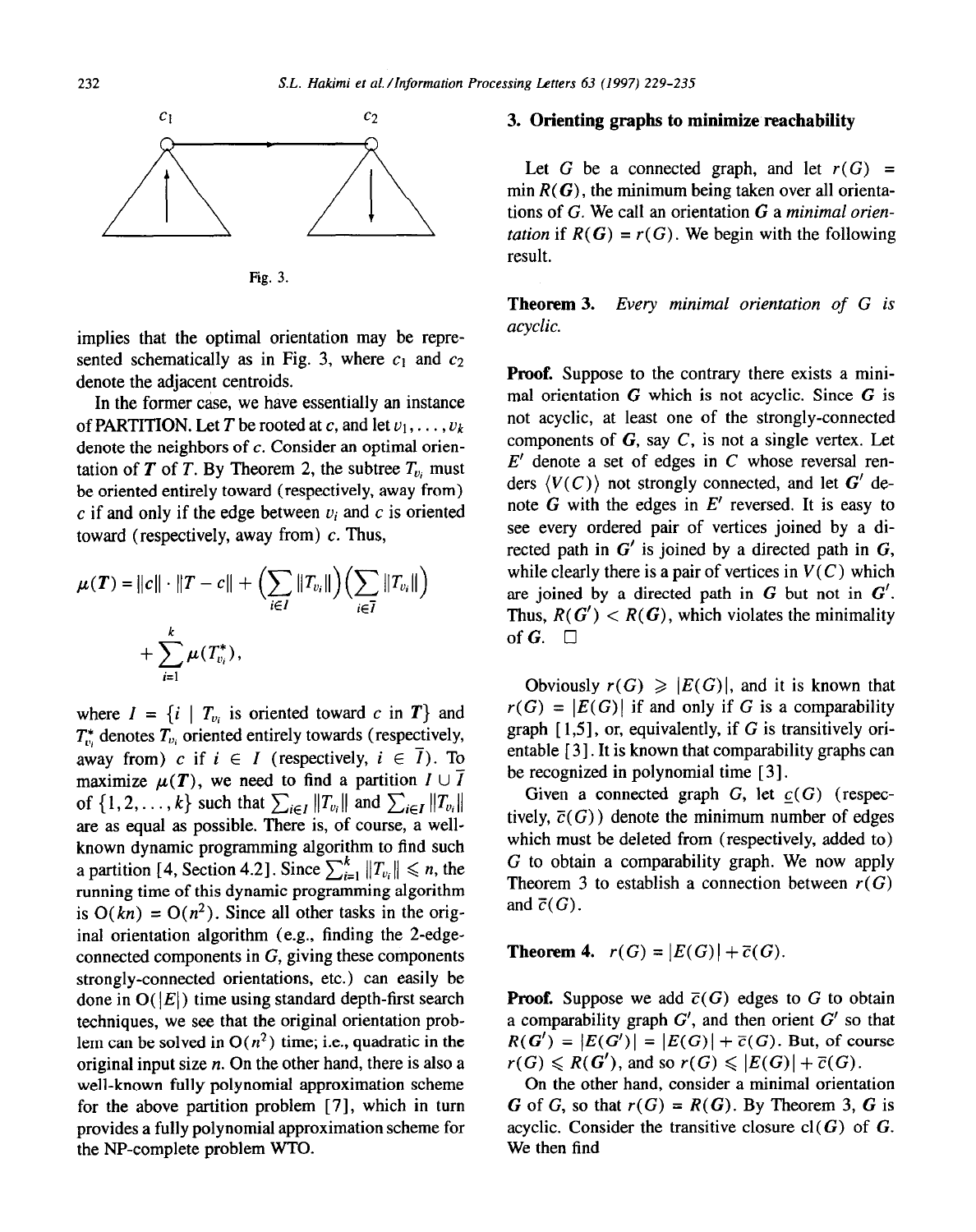- $r(G) = R(G) = R(\text{cl}(G))$ 
	- $= |E(G)| +$  (no. of edges added to G to obtain  $cl(G)$ )
	- $\geqslant |E(G)| +$  (min. no. of edges which need to be added to  $G$  to obtain a transitively orientable graph)

$$
= |E(G)| + \overline{c}(G).
$$

Thus,  $r(G) = |E(G)| + \overline{c}(G)$ , as asserted.  $\Box$ 

We now turn to the complexity of computing  $r(G)$ . Consider the following decision problem.

## **Minimum Reachability Orientation (MRO).**

*Instance:* Graph G, integer  $k \geq |E(G)|$ . *Question:* Is  $r(G) \leq k$ ?

In a moment we will prove

**Theorem 5.** *MRO is NP-complete.* 

It follows immediately from Theorems 4 and 5 that the following problem is also NP-complete.

# **Comparability Graph Completion (CGC).**

*Instance:* Graph G, integer  $k \geq 0$ .

*Question:* Is there a superset  $E'$  of  $E$  such that  $|E' |E| \le k$  and  $G = (V, E')$  is a comparability graph (i.e., is  $\overline{c}(G) \leq k$ )?

(Previously, it was known only that COMPARA-BILITY SUBGRAPH (i.e., deciding if  $c(G) \le k$ ) is NP-complete [4, p. 197]. For the optimization versions of MRO and CGC, the goal is to compute (or approximate) the minimum *k* such that  $\langle G, k \rangle$  is a positive instance of the decision problem.)

**Proof of Theorem 5.** Clearly MRO  $\in$  NP. To show MRO is NP-hard, we will reduce NOT-ALL-EQUAL 3SAT [4, p. 259].

Let I be an instance of NAE3SAT with *m* clauses. Construct a graph  $G_l$  as follows. Each variable x will be represented by an edge  $(xT, xF)$  in  $G<sub>I</sub>$ , and orienting this edge towards *XT* (respectively, *xF)* will correspond to setting  $x$  to  $T$  (respectively,  $F$ ). Each clause C will be represented by a 9-cycle in  $G_l$ . The three literals in  $C$  will be assigned to three equally spaced edges  $(1T, 1F)$ ,  $(2T, 2F)$ ,  $(3T, 3F)$  on  $C's$  9cycle, as shown in Fig. 3. If the literal assigned to the edge (1*T*, 1*F*) is *X* (respectively,  $\overline{X}$ ), add two 2-paths joining 1T to  $xF$  and 1F to  $xT$  (respectively, joining 1T to  $xT$  and 1F to  $xF$ ) to  $G<sub>I</sub>$ . Make analogous connections for the other two literals of  $C$ , as well as for the remaining clauses of  $I$ , to complete  $G_I$ .

Note that however we orient  $G<sub>I</sub>$ , each of the  $m$ 9-cycles will contain a directed 2-path, and thus  $r(G_l) \geq |E(G_l)| + m$ . In fact,  $r(G_l) = |E(G_l)| + m$ if and only if  $I$  has a satisfying truth assignment in the not-all-equal sense. Indeed, given a satisfying truth assignment for  $I$ , we can obtain such an orientation for  $G<sub>I</sub>$  as follows: Orient the edges  $(xT, xF)$  to correspond to the truth assignment, and orient all the 6-cycles in  $G_l$  containing these edges so that none contains a directed 2-path. Note that the edges in each 9-cycle to which a literal was assigned are now oriented to reflect the truth value of that literal under the truth assignment. Since each clause contains both a true and a false literal, it is trivial to complete the orientation of the 9-cycles so each contains exactly one directed 2-path passing through a darkened vertex on the 9-cycle. Conversely, any orientation of  $G<sub>I</sub>$  with only  $|E(G_l)| + m$  reachable pairs must have exactly one directed 2-path per 9-cycle, and so corresponds to a satisfying truth assignment.  $\square$ 

We also observe that it remains NP-hard even to approximate  $r(G)$  to within a factor of  $1 + \varepsilon$ , for some  $\epsilon > 0$ . Consider the following optimization problem.

#### **Max Not-All-Equal 3SAT.**

*Instance:* Boolean formula in 3CNF.

*Question:* What is the maximum number of clauses that can be satisfied (in a not-all-equal sense) by a truth assignment?

It was established recently  $[8,11]$  that it is NP-hard to approximate MAX NAE3SAT to within a factor of 1 .013 (that is, finding an assignment that satisfies, in the not-all-equal sense,  $1/1.013$  of the maximum possible number of clauses is NP-hard). Using this, we can strengthen Theorem 5 as follows:

**Theorem 6.** *There exists a constant*  $\epsilon > 0$  *such that approximating the optimization versions of MRO or CGC to within a factor of*  $1 + \varepsilon$  *is NP-hard.*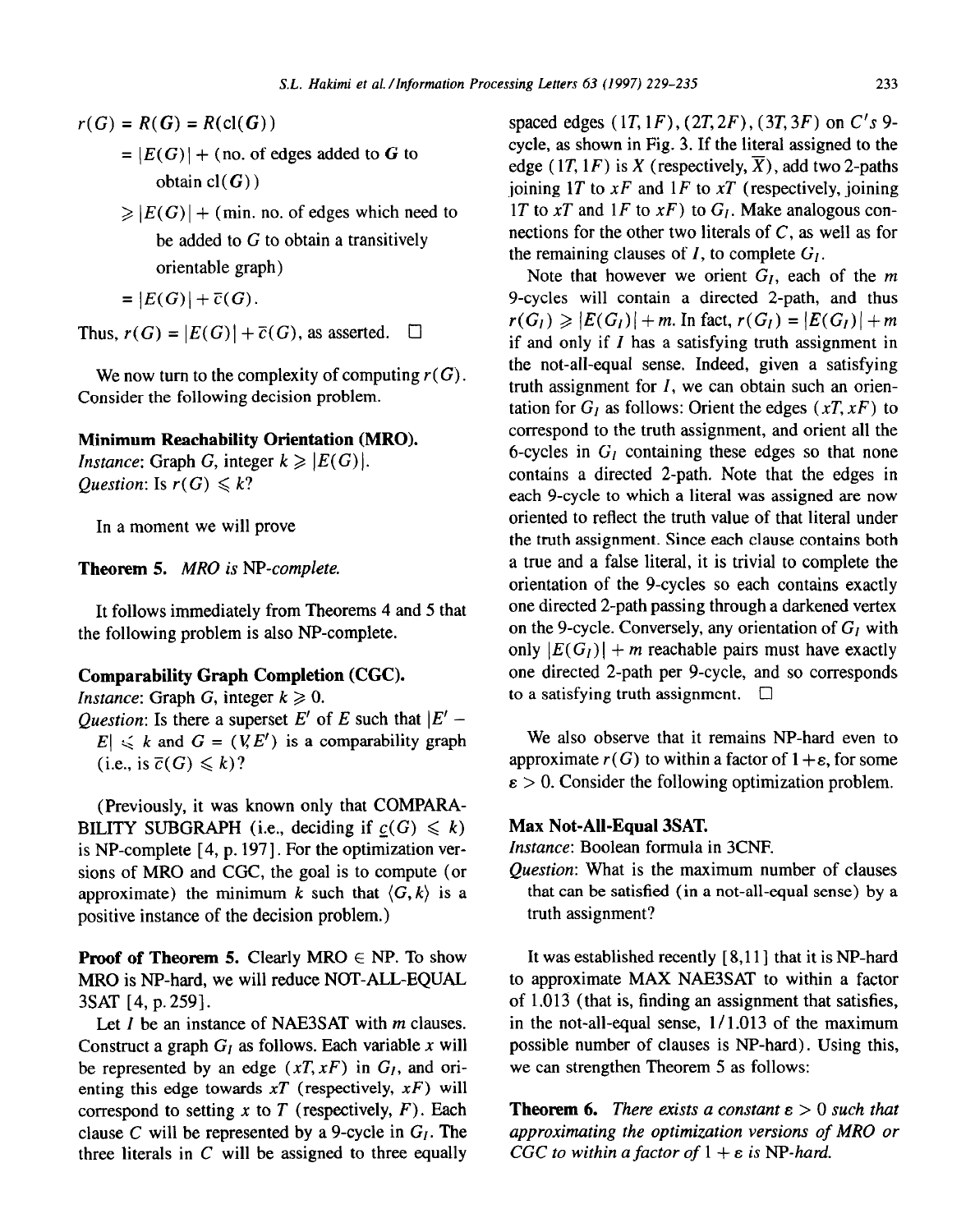

Fig. 4. The graph  $G<sub>I</sub>$ .

**Proof (Sketch).** Let I be an instance of NAE3SAT with *m* clauses. In the following, "satisfying" a clause of I refers to making at least one of its literals true and at least one false. Recall that  $R(G<sub>I</sub>)$  denotes the number of ordered pairs of vertices  $(x, y)$  with a directed path from x to y in an orientation  $G_I$  of  $G_I$ .

Claim 1: Given any assignment satisfying  $x$  of the clauses of I, there is an orientation  $G_I$  of  $G_I$  such that  $R(G_I) = |E(G_I)| + 3m - 2x.$ 

Claim 1 follows from the proof of Theorem 3.3.

*Claim* 2: Given any orientation  $G_I$ , there is an assignment satisfying at least  $\frac{1}{2}(|E(G_I)|+3m-R(G_I))$ clauses of I.

Claim 2 holds because if any clause-subgraph (see Fig. 4) in  $G_l$  has more than one directed 2-path, then it has at least three. Thus, any orientation can be converted into an equally good orientation corresponding to a truth assignment (where the only directed 2-paths are 2-paths through the darkened vertices on the 9 cycles). By simple algebra, the claimed bound holds for this assignment.

Suppose one could find an orientation  $G_i$  of  $G_i$  with  $R(G_i) \leq (1+\varepsilon)r(G_i)$ . By Claim 2, this would yield an assignment satisfying at least

$$
\frac{1}{2}[\left|E(G_I)\right|+3m-(1+\varepsilon)r(G_I)]\tag{1}
$$

clauses of  $I$ . Let  $max(I)$  denote the maximum number of clauses in I which can be simultaneously satisfied in a not-all-equal sense. By Claim 1,  $r(G_1) \leq$  $|E(G_I)| + 3m - 2\max(I)$ . Thus expression (1) is at least  $\frac{1}{2}$ [ $|E(G_l)|+3m-(1+\varepsilon)(|E(G_l)|+3m 2\max(\overline{I})$ ], which equals

$$
\max(I) - \frac{1}{2}\varepsilon\big[|E(G_I)| + 3m - 2\max(I)\big].\tag{2}
$$

Using  $|E(G_l)| \le 24m$  and  $m \le 2 \max(I)$  (assuming without loss of generality that every clause has at least two literals, a random assignment satisfies at least half the clauses on average), expression (2) is at least  $max(I) - \frac{1}{2}\epsilon[48max(I) + 6max(I) - 2max(I)] =$  $(1 - 26\varepsilon)$  max(*I*). From this the claimed hardness of approximating MRO follows, with  $\varepsilon > 0.00049$ .

A similar argument, using Theorem 4 and omitting the  $|E(G_I)|$  term in expression (1) (and subsequent expressions), establishes the claimed hardness of approximating CGC, with  $\varepsilon > 0.0064$ .  $\Box$ 

## 4. **Concluding remarks**

It would be interesting to determine the algorithmic complexity of completing the orientation of a partially oriented graph to maximize reachability. Thus far we have made little progress on this problem. The analogous completion problem to minimize reachability is, of course, NP-hard.

On the other hand, it is very easy to characterize partial orientations which can be completed into strong orientations. An edge-cut  $(X, \overline{X})$  in a partially oriented graph is called one-way if all the edges in the cut are